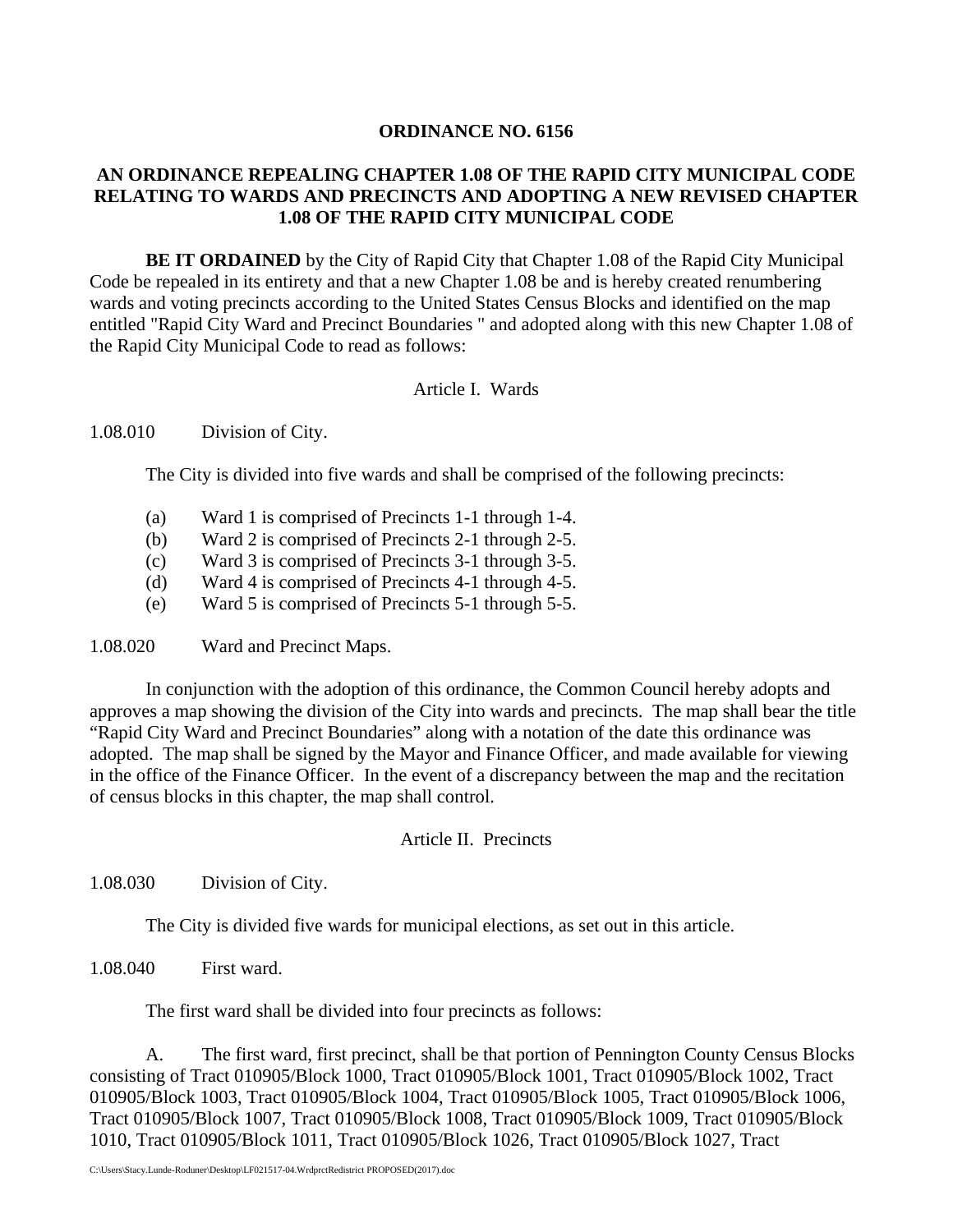010905/Block 1028, that portion of Tract 010905/Block 1029 within the Rapid City limits, Tract 010905/Block 1030, Tract 010905/Block 1031, Tract 010905/Block 1033, Tract 010905/Block 1034, that portion of Tract 010905/Block 1035 within the Rapid City limits, Tract 010905/Block 1036, that portion of Tract 010905/Block 1040 within the Rapid City limits, Tract 010905/Block 1042, Tract 010905/Block 1045, that portion of Tract 010905/Block 1047 within the Rapid City limits, that portion of Tract 010905/Block 1049 within the Rapid City limits, Tract 010905/Block 1052, Tract 010905/Block 1054, Tract 010905/Block 1055, Tract 010905/Block 1056, Tract 010905/Block 1057, Tract 010905/Block 1058, Tract 010905/Block 1059, Tract 010905/Block 1060, Tract 010905/Block 1061, Tract 010905/Block 1062, Tract 010905/Block 1063, Tract 010905/Block 1064, Tract 010905/Block 1065, Tract 010905/Block 1066, Tract 010905/Block 1067, Tract 010905/Block 1068, Tract 010905/Block 1069, Tract 010905/Block 1078, Tract 010905/Block 1079, Tract 010905/Block 1080, Tract 010905/Block 1081, Tract 010905/Block 1082, Tract 010905/Block 1083, Tract 010905/Block 1085, Tract 010905/Block 1087, that portion of Tract 011004/Block 1076 within the Rapid City limits, Tract 011004/Block 1077, Tract 011004/Block 1078, Tract 011004/Block 1079, Tract 011004/Block 1080, Tract 011004/Block 1081, Tract 011004/Block 2000, Tract 011004/Block 2001, and that portion of Tract 011004/Block 2002 within the Rapid City limits.

 B. The first ward, second precinct, shall be that portion of Pennington County Census Blocks consisting of Tract 010600/Block 1005, Tract 010600/Block 2000, Tract 010600/Block 2001, Tract 010600/Block 2002, Tract 010600/Block 2003, Tract 010600/Block 2004, Tract 010600/Block 2005, Tract 010600/Block 2006, Tract 010600/Block 2007, Tract 010600/Block 2008, Tract 010600/Block 3000, Tract 010600/Block 3003, Tract 010600/Block 3011, Tract 010600/Block 3012, Tract 010600/Block 3013, Tract 010600/Block 3014, Tract 010600/Block 3015, Tract 010600/Block 3016, Tract 010600/Block 3017, Tract 010700/Block 4015, Tract 010700/Block 4018, Tract 010700/Block 4019, Tract 010700/Block 4020, Tract 010700/Block 4021, Tract 010700/Block 4022, Tract 010700/Block 4023, Tract 010700/Block 4024, Tract 010700/Block 4026, Tract 010700/Block 4027, Tract 010700/Block 4028, Tract 010700/Block 4029, Tract 010904/Block 1000, Tract 010904/Block 1001, Tract 010904/Block 1002, Tract 010904/Block 1003, Tract 010904/Block 1004, Tract 010904/Block 1005, Tract 010904/Block 1006, Tract 010904/Block 1007, Tract 010904/Block 1008, Tract 010904/Block 1009, Tract 010904/Block 1010, Tract 010904/Block 1011, Tract 010904/Block 1012, Tract 010904/Block 1013, Tract 010904/Block 1014, Tract 010904/Block 1015, Tract 010904/Block 1016, Tract 010904/Block 1017, Tract 010904/Block 1018, Tract 010904/Block 1019, Tract 010904/Block 1020, Tract 010904/Block 1021, Tract 010904/Block 1022, Tract 010904/Block 1023, Tract 010904/Block 1024, Tract 010904/Block 1025, Tract 010904/Block 1026, Tract 010904/Block 1027, Tract 010904/Block 2000, Tract 010904/Block 2001, Tract 010904/Block 2014, Tract 010904/Block 2015, Tract 010907/Block 1037, and Tract 010907/Block 1038.

 C. The first ward, third precinct, shall be that portion of Pennington County Census Blocks consisting of Tract 010700/Block 4016, Tract 010700/Block 4017, Tract 010700/Block 4025, Tract 010800/Block 3026, Tract 010800/Block 4025, Tract 010800/Block 4026, Tract 010800/Block 4027, Tract 010800/Block 4028, Tract 010904/Block 2002, Tract 010904/Block 2003, Tract 010904/Block 2004, Tract 010904/Block 2005, Tract 010904/Block 2006, Tract 010904/Block 2007, Tract 010904/Block 2008, Tract 010904/Block 2009, Tract 010904/Block 2010, Tract 010904/Block 2011, Tract 010904/Block 2012, Tract 010904/Block 2013, Tract 010904/Block 2016, Tract 010904/Block 2017, Tract 010904/Block 2018, Tract 010904/Block 2019, Tract 010904/Block 2020, Tract 010904/Block 2021, Tract 010904/Block 2022, Tract 010904/Block 2023, Tract 010904/Block 2024, Tract 010904/Block 2025, Tract 010904/Block 2026, Tract 010904/Block 2027, Tract 010904/Block 2028, Tract 010904/Block 2029, Tract 010904/Block 2030, Tract 010904/Block 2031, Tract 010904/Block 2032, Tract 010905/Block 1012, Tract 010905/Block 1013, Tract 010905/Block 1014, Tract 010905/Block 1015, Tract 010905/Block 1016, Tract 010905/Block 1017, Tract 010905/Block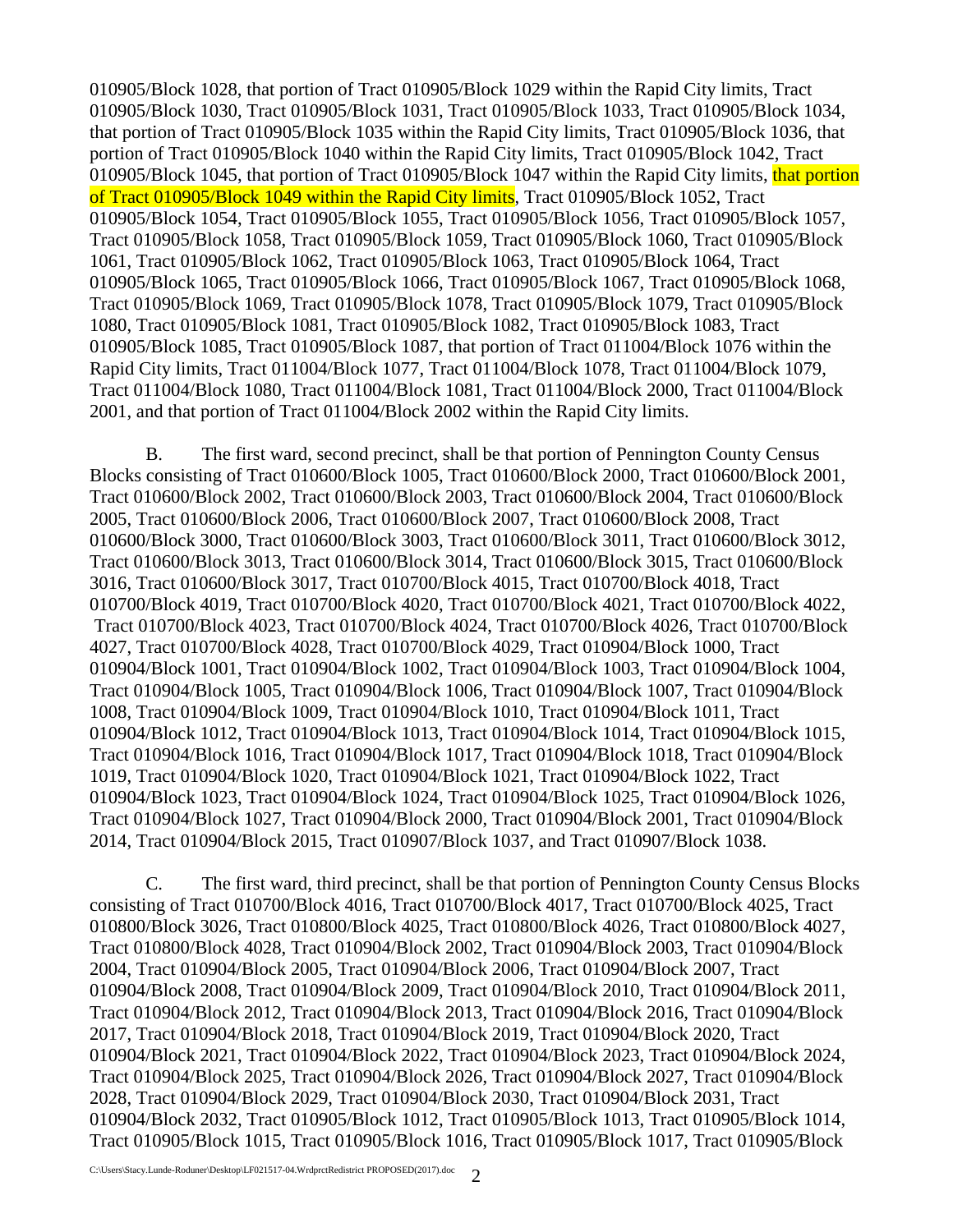1018, Tract 010905/Block 1019, Tract 010905/Block 1020, Tract 010905/Block 1021, Tract 010905/Block 1022, Tract 010905/Block 1023, Tract 010905/Block 1024, Tract 010905/Block 1070, Tract 010905/Block 1071, Tract 010905/Block 1072, Tract 010905/Block 1073, and Tract 010905/Block 1074.

 D. The first ward, fourth precinct, shall be that portion of Pennington County Census Blocks consisting of Tract 010600/Block 3018, that portion of Tract 010906/Block 2023 within the Rapid City limits, that portion of Tract 010906/Block 2025 within the Rapid City limits, that portion of Tract 010906/Block 2026 within the Rapid City limits, that portion of Tract 010906/Block 2039 within the Rapid City limits, Tract 010907/Block 1009, Tract 010907/Block 1010, Tract 010907/Block 1016, Tract 010907/Block 1017, that portion of Tract 010907/Block 1018 within the Rapid City limits, that portion of Tract 010907/Block 1019 within the Rapid City limits, Tract 010907/Block 1020, Tract 010907/Block 1021, that portion of Tract 010907/Block 1022 within the Rapid City limits, that portion of Tract 010907/Block 1023 within the Rapid City limits, Tract 010907/Block 1025, Tract 010907/Block 1027, Tract 010907/Block 1029, that portion of Tract 010907/Block 1030 within the Rapid City limits, Tract 010907/Block 1031, Tract 010907/Block 1032, Tract 010907/Block 1033, Tract 010907/Block 1034, Tract 010907/Block 1035, Tract 010907/Block 1036, Tract 010907/Block 1039, Tract 010907/Block 1040, Tract 010907/Block 1041, Tract 010907/Block 1042, Tract 010907/Block 1043, Tract 010907/Block 1044, Tract 010907/Block 1045, Tract 010907/Block 1046, Tract 010907/Block 1047, Tract 010907/Block 1048, Tract 010907/Block 1049, Tract 010907/Block 1050, that portion of Tract 010907/Block 1051 within the Rapid City limits, that portion of Tract 010907/Block 1052 within the Rapid City limits, Tract 010907/Block 1054, that portion of Tract 010907/Block 1055 within the Rapid City limits, that portion of Tract 010907/Block 1056 within the Rapid City limits, Tract 010907/Block 1057, Tract 010907/Block 1058, Tract 010907/Block 1059, Tract 010907/Block 1060, Tract 010907/Block 1061, Tract 010907/Block 1062, Tract 010907/Block 1063, Tract 010907/Block 1064, Tract 010907/Block 1065, that portion of Tract 010907/Block 1066 within the Rapid City limits, that portion of Tract 010907/Block 1068 within the Rapid City limits, that **portion of** Tract 010907/Block 1069 within the Rapid City limits, that portion of Tract 010907/Block 1070 within the Rapid City limits, Tract 010907/Block 1071, Tract 010907/Block 1072, Tract 010907/Block 1073, Tract 010907/Block 1074, Tract 010907/Block 1075, Tract 010907/Block 1076, Tract 010907/Block 1077, Tract 010907/Block 1078, Tract 010907/Block 1079, Tract 010907/Block 1082, Tract 010907/Block 1083, that portion of Tract 010907/Block 1084 within the Rapid City limits, Tract 010907/Block 1085, Tract 010907/Block 1086, Tract 010907/Block 1087, Tract 010907/Block 1088, Tract 010907/Block 1091, that portion of Tract 010907/Block 1092 within the Rapid City limits, that portion of Tract 010907/Block 1093 within the Rapid City limits, Tract 010907/Block 1099, Tract 010907/Block 1110, that portion of Tract 010907/Block 1111 within the Rapid City limits, that portion of Tract 010907/Block 1113 within the Rapid City limits, that portion of Tract 010907/Block 1114 within the Rapid City limits, that portion of Tract 010907/Block 1115 within the Rapid City limits, that portion of Tract 010907/Block 1116 within the Rapid City limits, Tract 010907/Block 1117, that portion of Tract 010907/Block 1119 within the Rapid City limits, that portion of Tract 010907/Block 1121 within the Rapid City limits, Tract 010907/Block 1120, Tract 010907/Block 1124, Tract 010907/Block 1126, Tract 010907/Block 1127, that portion of Tract 010907/Block 1128 within the Rapid City limits, Tract 011600/Block 5062, Tract 011600/Block 5129, Tract 011600/Block 5130, Tract 011600/Block 5131, Tract 011600/Block 5132, Tract 011600/Block 5133, Tract 011600/Block 5134, Tract 011600/Block 5136, Tract 011600/Block 5137, Tract 011600/Block 5138, Tract 011600/Block 5139, Tract 011600/Block 5140, Tract 011600/Block 5143, Tract 011600/Block 5144, Tract 011600/Block 5148, and that portion of Tract 011600/Block 5149 within the Rapid City limits.

1.08.050 Second ward.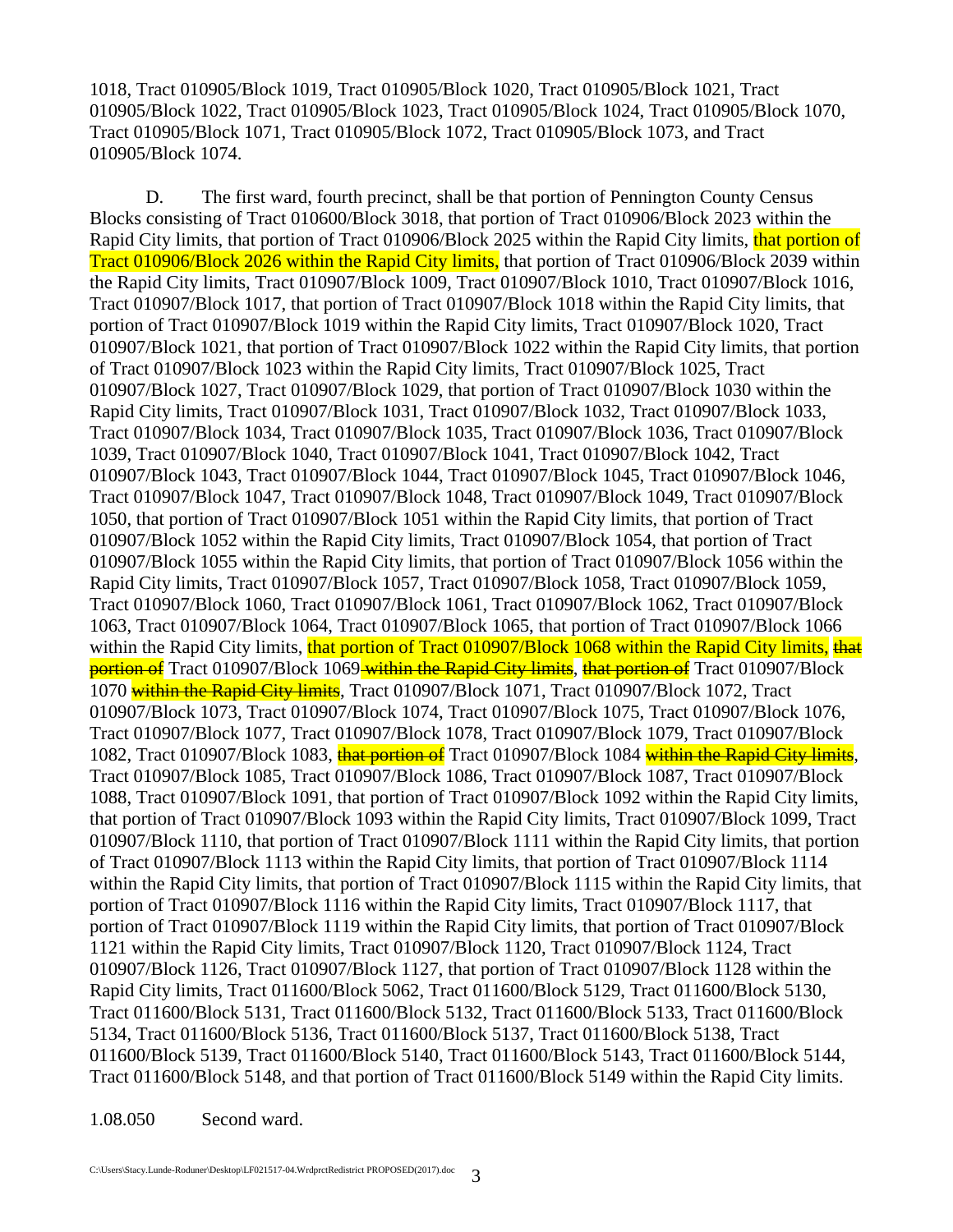The second ward shall be divided into five precincts as follows:

 A. The second ward, first precinct, shall be that portion of Pennington County Census Blocks consisting of Tract 010200/Block 1000, Tract 010200/Block 1001, Tract 010200/Block 1002, Tract 010200/Block 1003, Tract 010200/Block 1004, Tract 010200/Block 1005, Tract 010200/Block 1007, Tract 010200/Block 1008, Tract 010200/Block 1009, Tract 010200/Block 1026, Tract 010200/Block 1027, Tract 010200/Block 1028, Tract 010200/Block 1029, Tract 010300/Block 3027, Tract 010500/Block 3005, Tract 010500/Block 3006, Tract 010500/Block 3007, Tract 010500/Block 3018, Tract 010500/Block 3019, Tract 010500/Block 3020, and Tract 010500/Block 4011.

B. The second ward, second precinct, shall be that portion of Pennington County Census Blocks consisting of Tract 011400/Block 1018, Tract 011400/Block 1037, that portion of Tract 011400/Block 2032 within the Rapid City limits, that portion of Tract 011400/Block 2035 within the Rapid City limits, Tract 011400/Block 2037, Tract 011400/Block 2040, Tract 011400/Block 2041, Tract 011400/Block 2043, Tract 011400/Block 2044, Tract 011400/Block 2045, Tract 011400/Block 2046, Tract 011400/Block 2047, Tract 011400/Block 2048, Tract 011400/Block 2049, Tract 011400/Block 2050, Tract 011400/Block 2051, Tract 011400/Block 2052, that portion of Tract 011400/Block 2054 within the Rapid City limits, Tract 011400/Block 2055, Tract 011400/Block 2056, Tract 011400/Block 2065, and Tract 011400/Block 2067.

C. The second ward, third precinct, shall be that portion of Pennington County Census Blocks consisting of Tract 010200/Block 2029, Tract 010200/Block 2030, Tract 010200/Block 2045, Tract 010400/Block 1000, Tract 010400/Block 1001, Tract 010400/Block 1005, Tract 010400/Block 1018, Tract 010400/Block 3013, Tract 010400/Block 3014, Tract 010400/Block 3021, Tract 010400/Block 3022, Tract 010400/Block 3025, Tract 010400/Block 3026, Tract 010400/Block 3027, Tract 010500/Block 1000, Tract 010500/Block 1001, Tract 010500/Block 1002, Tract 010500/Block 1003, Tract 010500/Block 1004, Tract 010500/Block 1005, Tract 010500/Block 1006, Tract 010500/Block 1007, Tract 010500/Block 1008, Tract 010500/Block 1009, Tract 010500/Block 1010, Tract 010500/Block 1011, Tract 010500/Block 1012, Tract 010500/Block 1013, Tract 010500/Block 1014, Tract 010500/Block 1015, Tract 010500/Block 1016, Tract 010500/Block 1017, Tract 010500/Block 1018, Tract 010500/Block 1019, Tract 010500/Block 1020, Tract 010500/Block 1021, Tract 010500/Block 1022, Tract 010500/Block 1023, Tract 010500/Block 1024, Tract 010500/Block 1025, Tract 010500/Block 1026, Tract 010500/Block 1027, Tract 010500/Block 1028, Tract 010500/Block 1029, Tract 010500/Block 1030, Tract 010500/Block 2000, Tract 010500/Block 2001, Tract 010500/Block 2002, Tract 010500/Block 2003, Tract 010500/Block 2004, Tract 010500/Block 2005, Tract 010500/Block 2006, Tract 010500/Block 2007, Tract 010500/Block 2008, Tract 010500/Block 2009, Tract 010500/Block 2010, Tract 010500/Block 2011, Tract 010500/Block 2012, Tract 010500/Block 2013, Tract 010500/Block 2014, Tract 010500/Block 3000, Tract 010500/Block 3001, Tract 010500/Block 3002, Tract 010500/Block 3003, Tract 010500/Block 3004, Tract 010500/Block 3008, Tract 010500/Block 3009, Tract 010500/Block 3010, Tract 010500/Block 3011, Tract 010500/Block 3012, Tract 010500/Block 3013, Tract 010500/Block 3014, Tract 010500/Block 3015, Tract 010500/Block 3016, Tract 010500/Block 3017, Tract 010500/Block 3021, Tract 010500/Block 3022, Tract 010500/Block 3023, Tract 010500/Block 3024, Tract 010500/Block 3025, Tract 010500/Block 3026, Tract 010500/Block 3027, Tract 010500/Block 3028, Tract 010500/Block 3029, Tract 010500/Block 3030, Tract 010500/Block 4005, Tract 010500/Block 4012, Tract 010500/Block 4013, Tract 010500/Block 4014, Tract 010500/Block 4019, Tract 010500/Block 4020, Tract 010500/Block 4021, Tract 010500/Block 4022, Tract 010500/Block 4023, Tract 010500/Block 4024, Tract 010903/Block 2039, Tract 010903/Block 2041, Tract 010903/Block 2047, that portion of Tract 010903/Block 2049 within the Rapid City limits, Tract 010903/Block 2055, Tract 010903/Block 2056, Tract 010903/Block 2057, Tract 010903/Block 2061, Tract 010903/Block 2063, Tract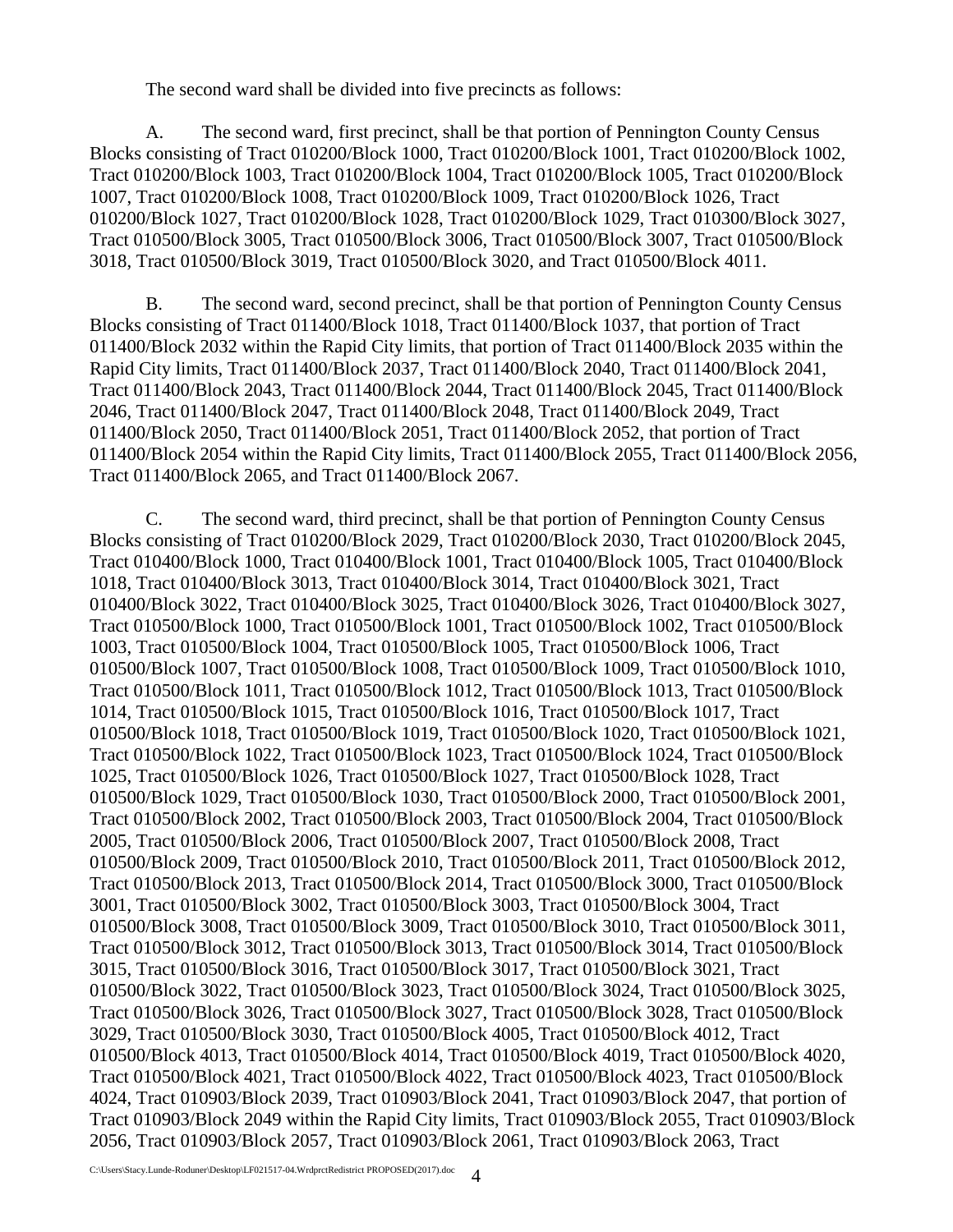010903/Block 2064, Tract 010903/Block 2068, Tract 010903/Block 2069, Tract 010903/Block 2070, Tract 010903/Block 2071, Tract 010903/Block 2072, Tract 010903/Block 4004, Tract 010903/Block 4005, Tract 010903/Block 4006, Tract 010903/Block 4007, Tract 010903/Block 4008, Tract 010903/Block 4009, Tract 010903/Block 4010, that portion of Tract 010903/Block 4014 within the Rapid City limits, Tract 010903/Block 4015, Tract 010903/Block 4016, Tract 010903/Block 4017, that **portion of** Tract 010903/Block 4018 within the Rapid City limits, Tract 010903/Block 4019, Tract 010903/Block 4020, Tract 010903/Block 4021, Tract 010903/Block 4022, Tract 010903/Block 4025, Tract 010903/Block 4026, Tract 010903/Block 4027, that portion of Tract 010903/Block 4028 within the Rapid City limits, that portion of Tract 010903/Block 4037 within the Rapid City limits, that portion of Tract 010903/Block 4038 within the Rapid City limits, that portion of Tract 010903/Block 4039 within the Rapid City limits, that portion of Tract 010903/Block 4040 within the Rapid City limits, Tract 010903/Block 4058, Tract 010903/Block 4059, Tract 010903/Block 4068, Tract 010906/Block 1000, Tract 010906/Block 1001, Tract 010906/Block 1002, Tract 010906/Block 1003, Tract 010906/Block 1004, Tract 010906/Block 1005, Tract 010906/Block 1006, Tract 010906/Block 1007, Tract 010906/Block 1008, Tract 010906/Block 1009, Tract 010906/Block 1010, Tract 010906/Block 1011, Tract 010906/Block 1012, Tract 010906/Block 1013, Tract 010906/Block 1014, Tract 010906/Block 1015, Tract 010906/Block 1016, Tract 010906/Block 1017, Tract 010906/Block 1018, Tract 010906/Block 1019, Tract 010906/Block 1020, Tract 010906/Block 1021, Tract 010906/Block 1022, Tract 010906/Block 1023, Tract 010906/Block 1024, Tract 010906/Block 1025, Tract 010906/Block 1026, Tract 010906/Block 1027, Tract 010906/Block 1028, Tract 010906/Block 1029, Tract 010906/Block 1031, Tract 010906/Block 1032, Tract 010906/Block 1033, Tract 010906/Block 1034, Tract 010906/Block 1035, Tract 010906/Block 1036, Tract 010906/Block 1037, Tract 010906/Block 1038, Tract 010906/Block 1039, Tract 010906/Block 1040, Tract 010906/Block 1041, Tract 010906/Block 1042, Tract 010906/Block 1043, Tract 010906/Block 1044, Tract 010906/Block 1045, Tract 010906/Block 1046, that portion of Tract 010906/Block 2015 within the Rapid City limits, Tract 010906/Block 2016, Tract 010906/Block 2017, Tract 010906/Block 2018, Tract 010906/Block 2019, Tract 010906/Block 2020, that portion of Tract 010906/Block 2021 within the Rapid City limits, Tract 010906/Block 2030, Tract 010906/Block 2031, Tract 010906/Block 2032, Tract 010906/Block 2070, Tract 010907/Block 1000, Tract 010907/Block 1001, Tract 010907/Block 1002, Tract 010907/Block 1003, Tract 010907/Block 1004, Tract 010907/Block 1005, Tract 010907/Block 1006, Tract 010907/Block 1007, Tract 010907/Block 1008, Tract 010907/Block 1011, Tract 010907/Block 1012, Tract 010907/Block 1013, Tract 010907/Block 1014, and Tract 010907/Block 1015.

D. The second ward, fourth precinct, shall be that portion of Pennington County Census Blocks consisting of Tract 010200/Block 2044, Tract 010500/Block 2015, Tract 010600/Block 1000, Tract 010600/Block 1001, Tract 010600/Block 1002, Tract 010600/Block 1003, Tract 010600/Block 1004, Tract 010600/Block 1006, Tract 010600/Block 1007, Tract 010600/Block 1008, Tract 010600/Block 1009, Tract 010600/Block 1010, Tract 010600/Block 1011, Tract 010600/Block 1012, Tract 010600/Block 1013, Tract 010600/Block 1014, Tract 010600/Block 1015, Tract 010600/Block 1016, Tract 010600/Block 1017, Tract 010600/Block 1018, Tract 010600/Block 1019, Tract 010600/Block 1020, Tract 010600/Block 3001, Tract 010600/Block 3002, Tract 010600/Block 3004, Tract 010600/Block 3005, Tract 010600/Block 3006, Tract 010600/Block 3007, Tract 010600/Block 3008, Tract 010600/Block 3009, Tract 010600/Block 3010, Tract 010600/Block 3019, Tract 010700/Block 1000, Tract 010700/Block 1001, Tract 010700/Block 1002, Tract 010700/Block 1003, Tract 010700/Block 1004, Tract 010700/Block 1005, Tract 010700/Block 1006, Tract 010700/Block 1007, Tract 010700/Block 1008, Tract 010700/Block 1009, Tract 010700/Block 1010, Tract 010700/Block 1011, Tract 010700/Block 1012, Tract 010700/Block 1013, Tract 010700/Block 1014, Tract 010700/Block 1015, Tract 010700/Block 2000, Tract 010700/Block 2001, Tract 010700/Block 2002, Tract 010700/Block 2003, Tract 010700/Block 2004, Tract 010700/Block 2005, Tract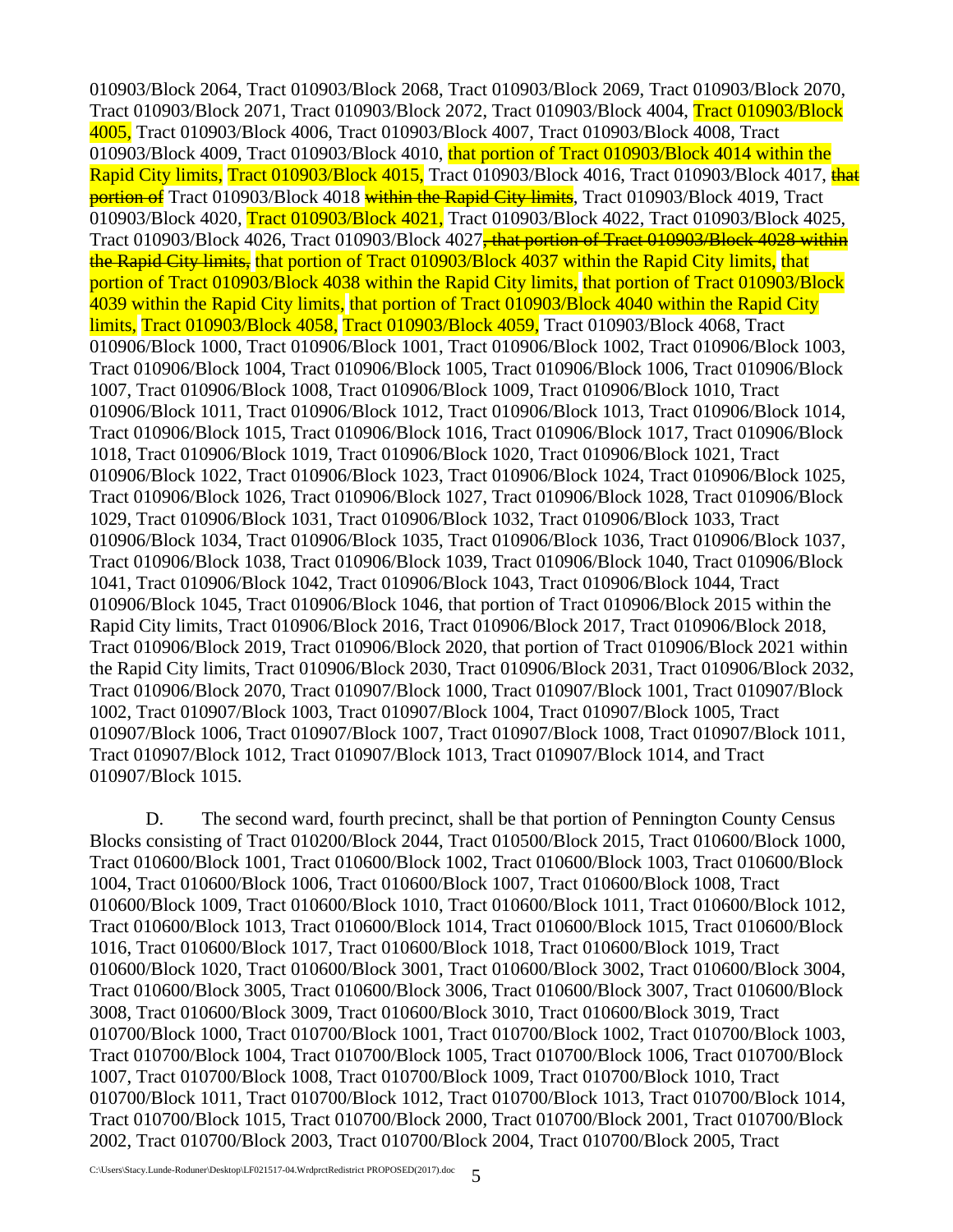010700/Block 2006, Tract 010700/Block 2007, Tract 010700/Block 2008, Tract 010700/Block 2009, Tract 010700/Block 2010, Tract 010700/Block 2011, Tract 010700/Block 2012, Tract 010700/Block 2013, Tract 010700/Block 2014, Tract 010700/Block 3000, Tract 010700/Block 3001, Tract 010700/Block 3002, Tract 010700/Block 3003, Tract 010700/Block 3004, Tract 010700/Block 3005, Tract 010700/Block 3006, Tract 010700/Block 3007, Tract 010700/Block 3008, Tract 010700/Block 3009, Tract 010700/Block 3010, Tract 010700/Block 3011, Tract 010700/Block 3012, Tract 010700/Block 3013, Tract 010700/Block 3014, Tract 010700/Block 3015, Tract 010700/Block 3016, Tract 010700/Block 3017, Tract 010700/Block 4000, Tract 010700/Block 4001, Tract 010700/Block 4002, Tract 010700/Block 4003, Tract 010700/Block 4004, Tract 010700/Block 4005, Tract 010700/Block 4006, Tract 010700/Block 4007, Tract 010700/Block 4008, Tract 010700/Block 4009, Tract 010700/Block 4010, Tract 010700/Block 4011, Tract 010700/Block 4012, Tract 010700/Block 4013, Tract 010700/Block 4014, Tract 010800/Block 1001, Tract 010800/Block 1002, Tract 010800/Block 1003, Tract 010800/Block 1004, Tract 010800/Block 1005, Tract 010800/Block 1006, Tract 010800/Block 1007, Tract 010800/Block 1008, Tract 010800/Block 1009, Tract 010800/Block 1010, Tract 010800/Block 4000, Tract 010800/Block 4001, Tract 010800/Block 4002, Tract 010800/Block 4003, Tract 010800/Block 4004, Tract 010800/Block 4005, Tract 010800/Block 4006, Tract 010800/Block 4007, Tract 010800/Block 4008, Tract 010800/Block 4009, Tract 010800/Block 4010, Tract 010800/Block 4011, Tract 010800/Block 4012, Tract 010800/Block 4013, Tract 010800/Block 4014, Tract 010800/Block 4015, Tract 010800/Block 4016, Tract 010800/Block 4017, Tract 010800/Block 4018, Tract 010800/Block 4019, Tract 010800/Block 4020, Tract 010800/Block 4021, Tract 010800/Block 4022, Tract 010800/Block 4023, and Tract 010800/Block 4024.

E. The second ward, fifth precinct, shall be that portion of Pennington County Census Blocks consisting of Tract 010200/Block 1023, Tract 010200/Block 1024, Tract 010200/Block 1025, Tract 010200/Block 1033, Tract 010200/Block 1034, Tract 010200/Block 1035, Tract 010200/Block 1036, Tract 010200/Block 1037, Tract 010200/Block 1038, Tract 010200/Block 1039, Tract 010200/Block 1040, Tract 010200/Block 1048, Tract 010200/Block 1049, Tract 010200/Block 1060, Tract 010200/Block 1061, Tract 010200/Block 1066, Tract 010200/Block 2000, Tract 010200/Block 2001, Tract 010200/Block 2002, Tract 010200/Block 2003, Tract 010200/Block 2004, Tract 010200/Block 2005, Tract 010200/Block 2006, Tract 010200/Block 2007, Tract 010200/Block 2012, Tract 010200/Block 2013, Tract 010200/Block 2014, Tract 010200/Block 2015, Tract 010200/Block 2016, Tract 010200/Block 2017, Tract 010200/Block 2018, Tract 010200/Block 2019, Tract 010200/Block 2020, Tract 010200/Block 2021, Tract 010200/Block 2022, Tract 010200/Block 2023, Tract 010200/Block 2024, Tract 010200/Block 2027, Tract 010200/Block 2028, Tract 010200/Block 2031, Tract 010200/Block 2032, Tract 010200/Block 2033, Tract 010200/Block 2034, Tract 010200/Block 2035, Tract 010200/Block 2036, Tract 010200/Block 2037, Tract 010200/Block 2038, Tract 010200/Block 2039, Tract 010200/Block 2040, Tract 010200/Block 2041, Tract 010200/Block 2042, Tract 010200/Block 2043, Tract 010200/Block 2046, and Tract 010800/Block 1000.

### 1.08.060 Third ward.

The third ward shall be divided into five precincts as follows:

 A. The third ward, first precinct, shall be that portion of Pennington County Census Blocks consisting of Tract 011001/Block 1003, Tract 011001/Block 1004, Tract 011001/Block 1005, Tract 011001/Block 1006, Tract 011001/Block 1007, Tract 011001/Block 1008, Tract 011001/Block 1009, Tract 011001/Block 1011, Tract 011001/Block 1014, Tract 011001/Block 1015, Tract 011001/Block 1016, Tract 011001/Block 1017, Tract 011001/Block 1018, Tract 011001/Block 1019, Tract 011001/Block 1020, Tract 011001/Block 1021, Tract 011001/Block 1022, Tract 011001/Block 1023,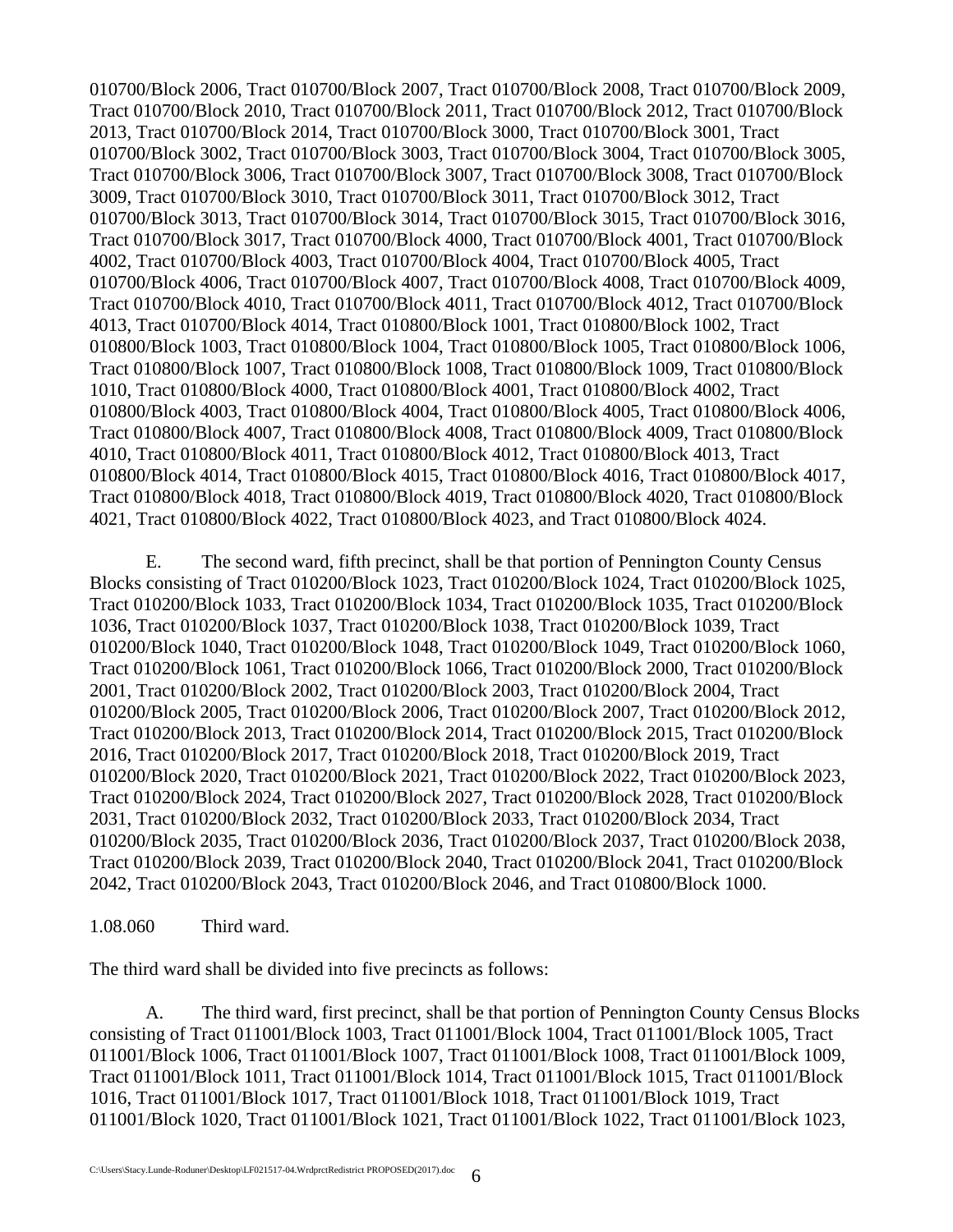Tract 011001/Block 1024, Tract 011001/Block 1025, Tract 011001/Block 1026, and Tract 011002/Block 2000.

 B. The third ward, second precinct, shall be that portion of Pennington County Census Blocks consisting of Tract 011002/Block 1005, Tract 011002/Block 1008, Tract 011002/Block 1010, Tract 011002/Block 1011, Tract 011002/Block 1012, Tract 011002/Block 1013, Tract 011002/Block 1014, Tract 011002/Block 1015, Tract 011002/Block 2001, Tract 011002/Block 2002, Tract 011002/Block 2003, Tract 011002/Block 2004, Tract 011002/Block 2005, Tract 011002/Block 2006, Tract 011002/Block 2007, Tract 011002/Block 2008, Tract 011002/Block 2009, Tract 011002/Block 2010, Tract 011002/Block 3009, Tract 011004/Block 1037, Tract 011004/Block 1042, Tract 011004/Block 1043, Tract 011004/Block 1044, Tract 011004/Block 1045, Tract 011004/Block 1046, Tract 011004/Block 1047, Tract 011004/Block 1048, Tract 011004/Block 1049, Tract 011004/Block 1050, Tract 011004/Block 1051, Tract 011004/Block 1052, Tract 011004/Block 1053, Tract 011004/Block 1054, Tract 011004/Block 1066, Tract 011004/Block 1067, Tract 011004/Block 1068, Tract 011004/Block 1069, Tract 011004/Block 1070, Tract 011004/Block 1071, Tract 011004/Block 1072, Tract 011004/Block 1073, Tract 011004/Block 1075, that portion of Tract 011004/Block 1094 within the Rapid City limits, that portion of Tract 011004/Block 1095 within the Rapid City limits, Tract 011004/Block 1096, Tract 011004/Block 1100, and that portion of Tract 011004/Block 2021 within the Rapid City limits.

 C. The third ward, third precinct, shall be that portion of Pennington County Census Blocks consisting of Tract 011002/Block 3000, Tract 011002/Block 3001, Tract 011002/Block 3002, Tract 011002/Block 3003, Tract 011002/Block 3004, Tract 011002/Block 3005, Tract 011002/Block 3006, Tract 011002/Block 3007, Tract 011002/Block 3008, Tract 011002/Block 3010, Tract 011002/Block 3011, Tract 011002/Block 3012, Tract 011002/Block 3013, Tract 011002/Block 3014, Tract 011002/Block 3015, Tract 011002/Block 3016, Tract 011002/Block 3017, Tract 011002/Block 3018, that portion of Tract 011004/Block 1058 within the Rapid City limits, Tract 011004/Block 1059, Tract 011004/Block 1060, Tract 011004/Block 1061, Tract 011004/Block 1062, and Tract 011004/Block 1063, and that portion of Tract 011004/Block 1064 within the Rapid City limits.

D. The third ward, fourth precinct, shall be that portion of Pennington County Census Blocks consisting of Tract 011001/Block 1002, Tract 011001/Block 1010, Tract 011001/Block 1012, Tract 011001/Block 1013, Tract 011001/Block 2000, Tract 011001/Block 2001, Tract 011001/Block 2002, Tract 011001/Block 2003, Tract 011001/Block 2004, Tract 011001/Block 2005, Tract 011001/Block 2006, Tract 011001/Block 2007, Tract 011001/Block 2008, Tract 011001/Block 2009, Tract 011001/Block 2010, Tract 011001/Block 2011, Tract 011001/Block 2012, Tract 011001/Block 2013, Tract 011001/Block 2014, Tract 011001/Block 2015, Tract 011001/Block 2016, Tract 011001/Block 2017, Tract 011001/Block 2018, Tract 011001/Block 2019, Tract 011001/Block 2020, Tract 011002/Block 1000, Tract 011002/Block 1001, Tract 011002/Block 1002, Tract 011002/Block 1003, Tract 011002/Block 1004, Tract 011002/Block 1006, Tract 011002/Block 1007, Tract 011002/Block 1009, Tract 011002/Block 4000, Tract 011002/Block 4001, Tract 011002/Block 4002, Tract 011002/Block 4003, Tract 011002/Block 4004, Tract 011002/Block 4005, Tract 011002/Block 4006, Tract 011002/Block 4007, Tract 011002/Block 4008, Tract 011002/Block 4009, Tract 011002/Block 4010, Tract 011002/Block 4011, Tract 011002/Block 4012, Tract 011002/Block 4013, Tract 011002/Block 4014, Tract 011002/Block 4015, Tract 011002/Block 4016, Tract 011002/Block 4017, Tract 011002/Block 4018, Tract 011002/Block 4019, Tract 011004/Block 1000, Tract 011004/Block 1001, Tract 011004/Block 1002, Tract 011004/Block 1003, Tract 011004/Block 1004, Tract 011004/Block 1005, Tract 011004/Block 1006, Tract 011004/Block 1007, Tract 011004/Block 1008, Tract 011004/Block 1009, Tract 011004/Block 1010, Tract 011004/Block 1011, Tract 011004/Block 1012, Tract 011004/Block 1013, Tract 011004/Block 1014, Tract 011004/Block 1015,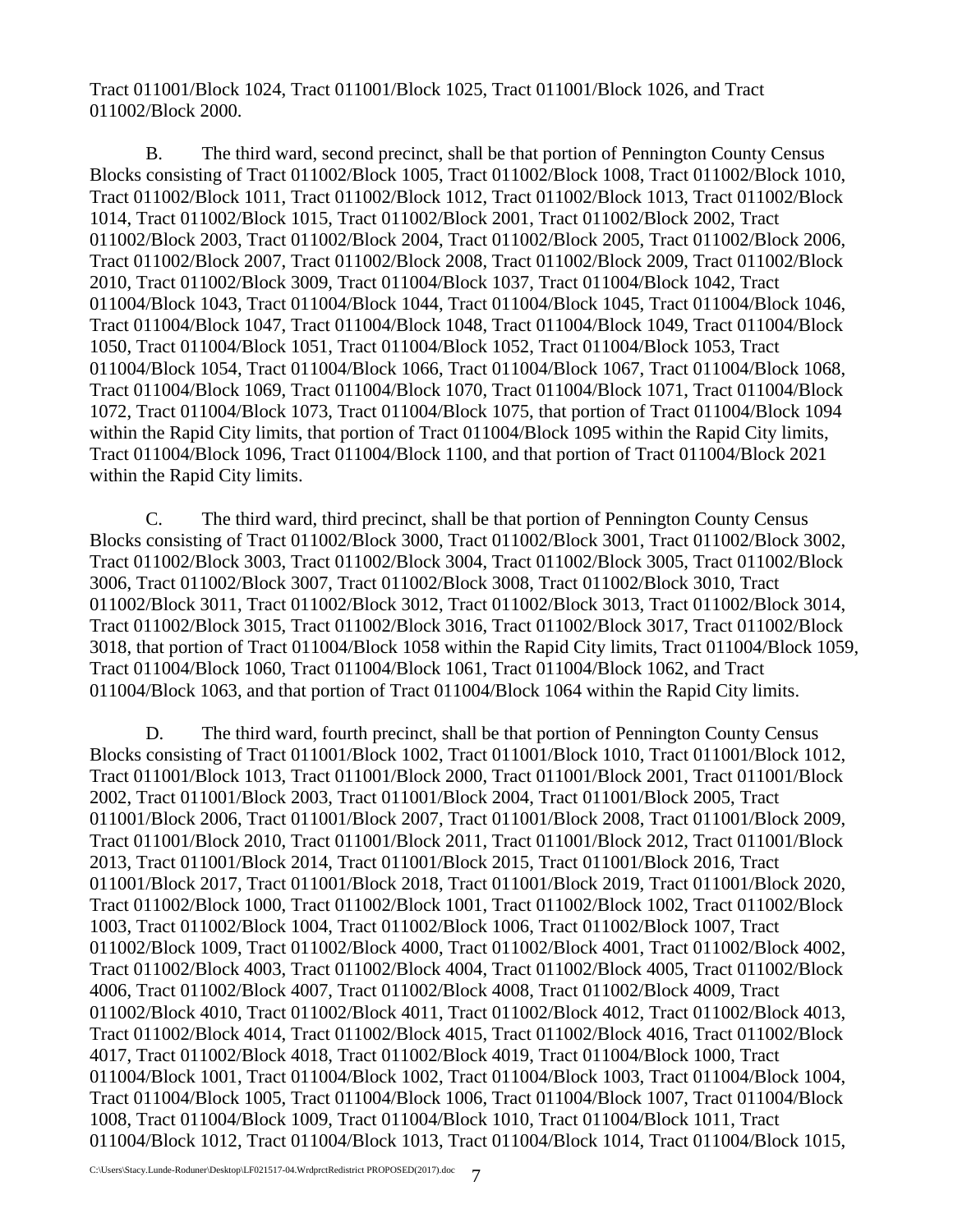Tract 011004/Block 1016, Tract 011004/Block 1017, Tract 011004/Block 1018, Tract 011004/Block 1019, Tract 011004/Block 1020, Tract 011004/Block 1021, Tract 011004/Block 1022, Tract 011004/Block 1023, Tract 011004/Block 1024, that portion of Tract 011004/Block 1025 within the Rapid City limits, Tract 011004/Block 1026, Tract 011004/Block 1027, that portion of Tract 011004/Block 1028 within the Rapid City limits, Tract 011004/Block 1032, Tract 011004/Block 1034, Tract 011004/Block 1035, Tract 011004/Block 1082, Tract 011004/Block 1083, that portion of Tract 011004/Block 1084 within the Rapid City limits, that portion of Tract 011004/Block 1085 within the Rapid City limits, Tract 011004/Block 1087, Tract 011004/Block 1088, Tract 011004/Block 1097, Tract 011004/Block 1098, Tract 011004/Block 1099, Tract 011100/Block 2000, Tract 011100/Block 2009, Tract 011100/Block 2013, Tract 011100/Block 2014, Tract 011100/Block 2017, Tract 011100/Block 2018, Tract 011100/Block 3007, Tract 011100/Block 3008, Tract 011100/Block 3009, Tract 011100/Block 3010, Tract 011100/Block 3011, Tract 011100/Block 3012, Tract 011100/Block 3013, Tract 011200/Block 1010, Tract 011200/Block 1011, Tract 011200/Block 1012, Tract 011200/Block 1013, Tract 011200/Block 1014, Tract 011200/Block 1040, Tract 011200/Block 1041, that portion of Tract 011300/Block 3038 within the Rapid City limits south of Tract 011300/Block 3051, Tract 011300/Block 3040, Tract 011300/Block 3041, Tract 011300/Block 3045, that portion of Tract 011300/Block 3056 within the Rapid City limits, and Tract 011300/Block 3068.

E. The third ward, fifth precinct, shall be that portion of Pennington County Census Blocks consisting of that portion of Tract 011004/Block 1036 within the Rapid City limits, Tract 011004/Block 1038, Tract 011004/Block 1039, Tract 011004/Block 1040, Tract 011004/Block 1041, and Tract 011004/Block 1101.

1.08.070 Fourth ward.

The fourth ward shall be divided into five precincts as follows:

 A. The fourth ward, first precinct, shall be that portion of Pennington County Census Blocks consisting of Tract 010200/Block 1006, Tract 010200/Block 4000, Tract 010200/Block 4001, Tract 010200/Block 4002, Tract 010200/Block 4003, Tract 010200/Block 4004, Tract 010200/Block 4005, Tract 010200/Block 4006, Tract 010200/Block 4007, Tract 010200/Block 4008, Tract 010200/Block 4009, Tract 010200/Block 4010, Tract 010200/Block 4011, Tract 010200/Block 4012, Tract 010200/Block 4013, Tract 010200/Block 4014, Tract 010200/Block 4015, Tract 010200/Block 4016, Tract 010200/Block 4017, Tract 010200/Block 4018, Tract 010200/Block 4019, Tract 010200/Block 4020, Tract 010200/Block 4021, Tract 010200/Block 4022, Tract 010200/Block 4023, Tract 010200/Block 4024, Tract 010200/Block 4025, Tract 010200/Block 4026, Tract 010200/Block 4027, Tract 010200/Block 4028, Tract 010200/Block 4029, Tract 010200/Block 4030, Tract 010200/Block 4031, Tract 010200/Block 4032, Tract 010200/Block 4033, Tract 010200/Block 4034, and Tract 010300/Block 3028.

 B. The fourth ward, second precinct, shall be that portion of Pennington County Census Blocks consisting of Tract 010400/Block 1002, Tract 010400/Block 1003, Tract 010400/Block 1004, Tract 010400/Block 1006, Tract 010400/Block 1007, Tract 010400/Block 1008, Tract 010400/Block 1009, Tract 010400/Block 1010, Tract 010400/Block 1011, Tract 010400/Block 1012, Tract 010400/Block 1013, Tract 010400/Block 1014, Tract 010400/Block 1015, Tract 010400/Block 1016, Tract 010400/Block 1017, Tract 010400/Block 1019, Tract 010400/Block 1020, Tract 010400/Block 1021, Tract 010400/Block 1022, Tract 010400/Block 1023, Tract 010400/Block 1024, Tract 010400/Block 1025, Tract 010400/Block 1026, Tract 010400/Block 2000, Tract 010400/Block 2001, Tract 010400/Block 2002, Tract 010400/Block 2003, Tract 010400/Block 2004, Tract 010400/Block 2005, Tract 010400/Block 2006, Tract 010400/Block 2007, Tract 010400/Block 2008, Tract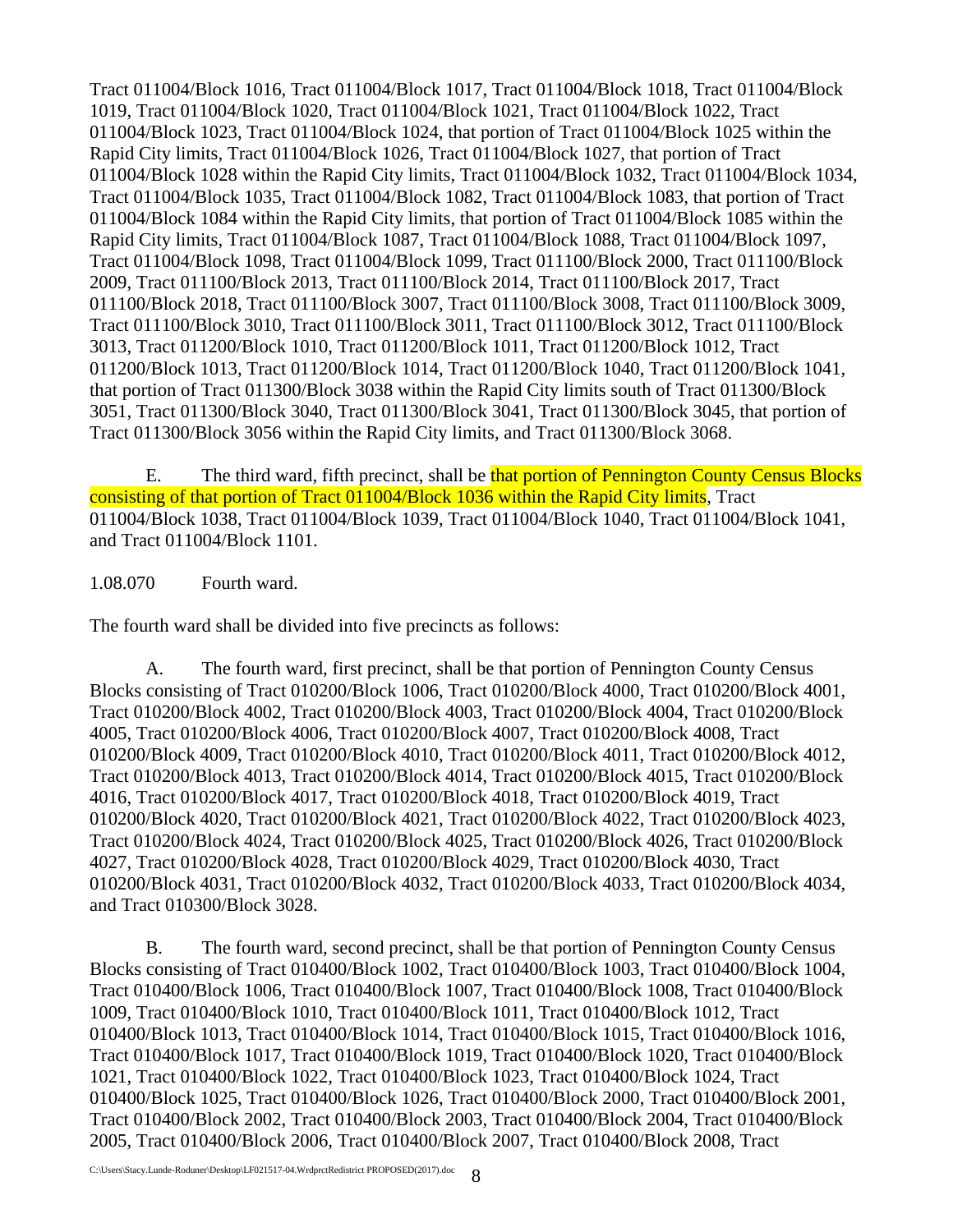010400/Block 2009, Tract 010400/Block 2010, Tract 010400/Block 2011, Tract 010400/Block 2012, Tract 010400/Block 2013, Tract 010400/Block 2014, Tract 010400/Block 2015, Tract 010400/Block 2016, Tract 010400/Block 2017, Tract 010400/Block 2018, Tract 010400/Block 2019, Tract 010400/Block 2020, Tract 010400/Block 2021, Tract 010400/Block 3000, Tract 010400/Block 3001, Tract 010400/Block 3002, Tract 010400/Block 3003, Tract 010400/Block 3004, Tract 010400/Block 3005, Tract 010400/Block 3006, Tract 010400/Block 3007, Tract 010400/Block 3008, Tract 010400/Block 3009, Tract 010400/Block 3010, Tract 010400/Block 3011, Tract 010400/Block 3012, Tract 010400/Block 3015, Tract 010400/Block 3016, Tract 010400/Block 3017, Tract 010400/Block 3018, Tract 010400/Block 3019, Tract 010400/Block 3020, Tract 010400/Block 3023, Tract 010400/Block 3024, Tract 010500/Block 4000, Tract 010500/Block 4001, Tract 010500/Block 4002, Tract 010500/Block 4003, Tract 010500/Block 4004, Tract 010500/Block 4006, Tract 010500/Block 4007, Tract 010500/Block 4008, Tract 010500/Block 4009, Tract 010500/Block 4010, Tract 010500/Block 4015, Tract 010500/Block 4016, Tract 010500/Block 4017, and Tract 010500/Block 4018,

C. The fourth ward, third precinct, shall be that portion of Pennington County Census Blocks consisting of Tract 011400/Block 3001, Tract 011400/Block 3003, that portion of Tract 011400/Block 3005 within the Rapid City limits, that portion of Tract 011400/Block 3006 within the Rapid City limits, that portion of Tract 011400/Block 3007 within the Rapid City limits, that portion of Tract 011400/Block 3079 within the Rapid City limits and within Township 2 North Range 7 East Sections 23 and 24, that portion of Tract 011400/Block 3079 within the Belleview Condominiums and Kateland Subdivisions in Township 2 North Range 7 East Section 13, Tract 011400/Block 3080, Tract 011400/Block 3081, Tract 011400/Block 3082, Tract 011400/Block 3083, Tract 011400/Block 3084, Tract 011400/Block 3085, Tract 011400/Block 3088, Tract 011400/Block 3089, Tract 011400/Block 3091, Tract 011400/Block 3092, Tract 011400/Block 3093, Tract 011400/Block 3096, that portion of Tract 011400/Block 3097 within the Rapid City limits, Tract 011400/Block 3098, Tract 011400/Block 3099, Tract 011400/Block 3100, Tract 011400/Block 3101, Tract 011400/Block 3102, Tract 011400/Block 3103, Tract 011400/Block 3105, Tract 011400/Block 3106, Tract 011400/Block 3107, Tract 011400/Block 3108, Tract 011400/Block 3109, Tract 011400/Block 3110, Tract 011400/Block 3111, Tract 011400/Block 3112, Tract 011400/Block 3113, Tract 011400/Block 3114, Tract 011400/Block 3115, Tract 011400/Block 3116, that portion of Tract 011400/Block 3117 within the Rapid City limits, Tract 011400/Block 3118, Tract 011400/Block 3122, Tract 011400/Block 3123, Tract 011400/Block 3124, Tract 011400/Block 3125, and Tract 011400/Block 3130.

D. The fourth ward, fourth precinct, shall be that portion of Pennington County Census Blocks consisting of Tract 010200/Block 3000, Tract 010200/Block 3001, Tract 010200/Block 3002, Tract 010200/Block 3003, Tract 010200/Block 3004, Tract 010200/Block 3005, Tract 010200/Block 3006, Tract 010200/Block 3007, Tract 010200/Block 3008, Tract 010200/Block 3009, Tract 010200/Block 3010, Tract 010200/Block 3011, Tract 010200/Block 3012, Tract 010200/Block 3013, Tract 010200/Block 3014, Tract 010200/Block 3015, Tract 010200/Block 3016, Tract 010200/Block 3017, Tract 010200/Block 3018, Tract 010200/Block 3019, Tract 010200/Block 3020, Tract 010200/Block 3021, Tract 010200/Block 3022, Tract 010200/Block 5000, Tract 010200/Block 5001, Tract 010200/Block 5002, Tract 010200/Block 5003, Tract 010200/Block 5004, Tract 010200/Block 5005, Tract 010200/Block 5006, Tract 010200/Block 5007, Tract 010200/Block 5008, Tract 010200/Block 5009, Tract 010200/Block 5010, Tract 010200/Block 5011, Tract 010200/Block 5012, Tract 010200/Block 5013, Tract 010300/Block 1000, Tract 010300/Block 1001, Tract 010300/Block 1002, Tract 010300/Block 1003, Tract 010300/Block 1004, Tract 010300/Block 1005, Tract 010300/Block 1006, Tract 010300/Block 1007, Tract 010300/Block 1008, Tract 010300/Block 1009, Tract 010300/Block 1010, Tract 010300/Block 1011, Tract 010300/Block 1012, Tract 010300/Block 1013, Tract 010300/Block 1014, Tract 010300/Block 1015, Tract 010300/Block 1016, Tract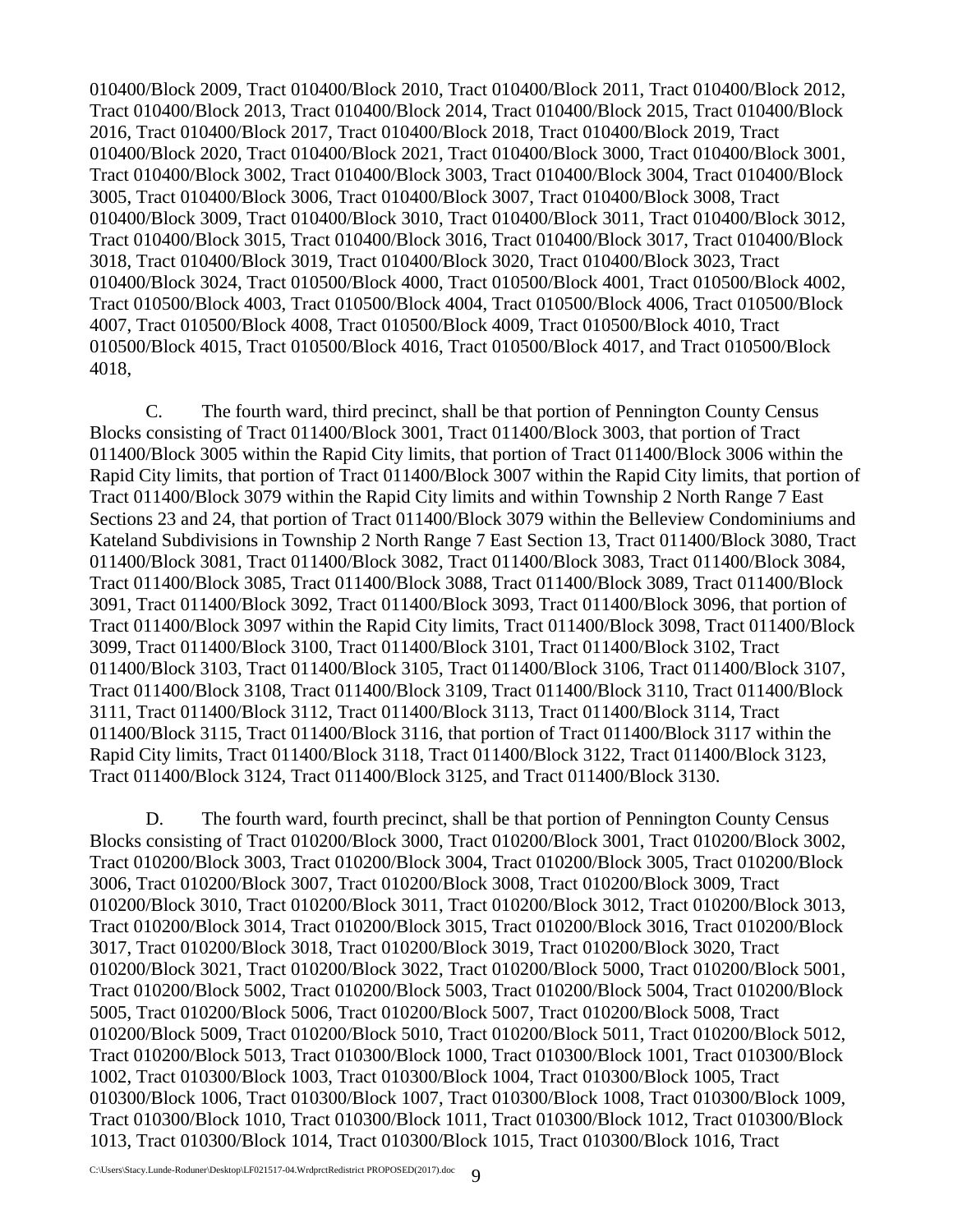010300/Block 1017, Tract 010300/Block 2000, Tract 010300/Block 2001, Tract 010300/Block 2002, Tract 010300/Block 2003, Tract 010300/Block 2004, Tract 010300/Block 2005, Tract 010300/Block 2006, Tract 010300/Block 2007, and Tract 010300/Block 2008.

E. The fourth ward, fifth precinct, shall be that portion of Pennington County Census Blocks consisting of Tract 011400/Block 2009, Tract 011400/Block 2010, Tract 011400/Block 2011, Tract 011400/Block 2013, Tract 011400/Block 2014, Tract 011400/Block 2015, Tract 011400/Block 2016, Tract 011400/Block 2017, Tract 011400/Block 2018, Tract 011400/Block 2019, Tract 011400/Block 2020, Tract 011400/Block 2021, Tract 011400/Block 2022, that portion of Tract 011400/Block 2023 within the Rapid City limits, Tract 011400/Block 2024, Tract 011400/Block 2025, Tract 011400/Block 2026, Tract 011400/Block 2029, Tract 011400/Block 2030, Tract 011400/Block 2033, Tract 011400/Block 2057, Tract 011400/Block 2058, Tract 011400/Block 2059, Tract 011400/Block 2060, Tract 011400/Block 2061, Tract 011400/Block 2062, Tract 011400/Block 2063, Tract 011400/Block 2064, and Tract 011400/Block 2066, that portion of Tract 011400/Block 3079 within the Rapid City limits and within Township 2 North Range 7 East Sections 13 and 14 excluding that portion of Tract 011400/Block 3079 within the Belleview Condominiums and Kateland Subdivisions, Tract 011400/Block 3086, Tract 011400/Block 3087, that portion of Tract 011400/Block 3090 within the Rapid City limits, Tract 011400/Block 3094, and Tract 011400/Block 3095.

1.08.080 Fifth ward.

The fifth ward shall be divided into five precincts as follows:

 A. The fifth ward, first precinct, shall be that portion of Pennington County Census Blocks consisting of Tract 010300/Block 3000, Tract 010300/Block 3001, Tract 010300/Block 3002, Tract 010300/Block 3003, Tract 010300/Block 3004, Tract 010300/Block 3005, Tract 010300/Block 3006, Tract 010300/Block 3007, Tract 010300/Block 3008, Tract 010300/Block 3009, Tract 010300/Block 3010, Tract 010300/Block 3011, Tract 010300/Block 3012, Tract 010300/Block 3014, Tract 010300/Block 3015, Tract 010300/Block 3016, Tract 010300/Block 3017, Tract 010300/Block 3018, Tract 010300/Block 3019, Tract 010300/Block 3020, Tract 010300/Block 3021, Tract 010300/Block 3022, Tract 010300/Block 3023, Tract 010300/Block 3024, Tract 010300/Block 3025, Tract 010300/Block 3026, Tract 010300/Block 3032, Tract 010300/Block 3033, Tract 010300/Block 3034, Tract 010300/Block 3035, Tract 010300/Block 3036, that portion of Tract 011400/Block 3029 within the Rapid City limits, Tract 011400/Block 3034, Tract 011400/Block 3035, Tract 011400/Block 3036, Tract 011400/Block 3037, Tract 011400/Block 3045, Tract 011400/Block 3046, Tract 011400/Block 3047, Tract 011400/Block 3048, Tract 011400/Block 3049, Tract 011400/Block 3050, that portion of Tract 011400/Block 3051 within the Rapid City limits, that portion of Tract 011400/Block 3052 within the Rapid City limits, Tract 011400/Block 3057, Tract 011400/Block 3061, Tract 011400/Block 3062, Tract 011400/Block 3063, Tract 011400/Block 3064, Tract 011400/Block 3065,Tract 011400/Block 3066, Tract 011400/Block 3068, Tract 011400/Block 3069, Tract 011400/Block 3070, Tract 011400/Block 3071, Tract 011400/Block 3072, Tract 011400/Block 3073, Tract 011400/Block 3074, Tract 011400/Block 3075, Tract 011400/Block 3076, and Tract 011400/Block 3104.

B. The fifth ward, second precinct, shall be that portion of Pennington County Census Blocks consisting of Tract 011100/Block 1000, Tract 011100/Block 1001, Tract 011100/Block 1002, Tract 011100/Block 1003, Tract 011100/Block 1004, Tract 011100/Block 1005, Tract 011100/Block 1006, Tract 011100/Block 1007, Tract 011100/Block 1008, Tract 011100/Block 1009, Tract 011100/Block 1010, Tract 011100/Block 1011, Tract 011100/Block 1012, Tract 011100/Block 1013, Tract 011100/Block 1014, Tract 011100/Block 1015, Tract 011100/Block 2001, Tract 011100/Block 2002, Tract 011100/Block 2003, Tract 011100/Block 2004, Tract 011100/Block 2005, Tract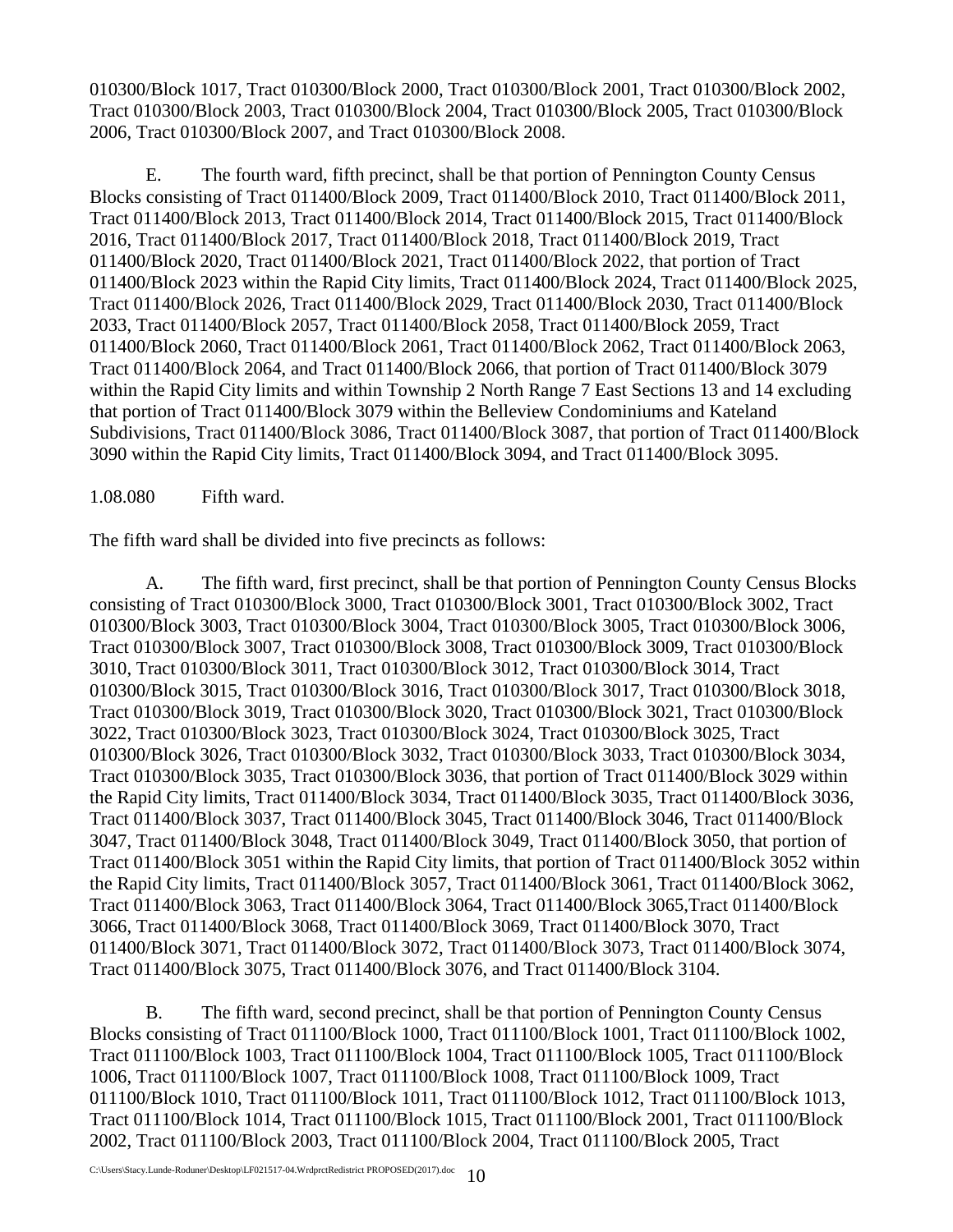011100/Block 2006, Tract 011100/Block 2007, Tract 011100/Block 2008, Tract 011100/Block 2010, Tract 011100/Block 2011, Tract 011100/Block 2012, Tract 011100/Block 2015, Tract 011100/Block 2016, Tract 011100/Block 3000, Tract 011100/Block 3001, Tract 011100/Block 3002, Tract 011100/Block 3003, Tract 011100/Block 3004, Tract 011100/Block 3005, Tract 011100/Block 3006, Tract 011200/Block 1001, Tract 011200/Block 1002, Tract 011200/Block 1003, Tract 011200/Block 1004, Tract 011200/Block 1005, Tract 011200/Block 1006, Tract 011200/Block 1007, Tract 011200/Block 1008, Tract 011200/Block 1015, Tract 011200/Block 1016, Tract 011200/Block 1017, Tract 011200/Block 1018, Tract 011200/Block 1019, Tract 011200/Block 1020, Tract 011200/Block 1021, Tract 011200/Block 1022, Tract 011200/Block 1023, Tract 011200/Block 1024, Tract 011200/Block 1025, Tract 011200/Block 1026, Tract 011200/Block 1027, Tract 011200/Block 1028, Tract 011200/Block 1029, Tract 011200/Block 1030, Tract 011200/Block 1031, Tract 011200/Block 1032, Tract 011200/Block 1033, Tract 011200/Block 1034, Tract 011200/Block 1035, Tract 011200/Block 1036, Tract 011200/Block 1037, Tract 011200/Block 1038, Tract 011200/Block 1039, Tract 011200/Block 1042, Tract 011200/Block 1043, Tract 011200/Block 2000, Tract 011200/Block 2001, Tract 011200/Block 2002, Tract 011200/Block 2003, Tract 011200/Block 2004, Tract 011200/Block 2015, Tract 011200/Block 2016, Tract 011200/Block 3000, Tract 011200/Block 3001, Tract 011200/Block 3002, Tract 011200/Block 3010, Tract 011200/Block 3011, Tract 011200/Block 3012, Tract 011200/Block 3013, Tract 011200/Block 3014, Tract 011200/Block 3015, Tract 011200/Block 3016, Tract 011200/Block 3017, Tract 011200/Block 3018, Tract 011200/Block 3019, Tract 011200/Block 3020, that portion of Tract 011300/Block 3038 within the Rapid City limits north and west of Tract011300/Block 3051, that portion of Tract 011300/Block 3048 within the Rapid City limits, Tract 011300/Block 3051, that portion of Tract 011300/Block 3052 within the Rapid City limits, Tract 011300/Block 3055, Tract 011300/Block 3058, Tract 011300/Block 3059, Tract 011300/Block 3060, Tract 011300/Block 3061, Tract 011300/Block 3062, Tract 011400/Block 3058, Tract 011400/Block 3059, Tract 011400/Block 3060, Tract 011400/Block 3077, Tract 011400/Block 3078, and Tract 011400/Block 3119.

C. The fifth ward, third precinct, shall be that portion of Pennington County Census Blocks consisting of that portion of Tract 011200/Block 2005, Tract 011200/Block 2006, Tract 011200/Block 2007, Tract 011200/Block 2008, Tract 011200/Block 2009, Tract 011200/Block 2010, Tract 011200/Block 2011, Tract 011200/Block 2012, Tract 011200/Block 2013, Tract 011200/Block 2014, Tract 011200/Block 3003, Tract 011200/Block 3004, Tract 011200/Block 3005, Tract 011200/Block 3006, Tract 011200/Block 3007, Tract 011200/Block 3008, Tract 011200/Block 3009, Tract 011300/Block 1005 within the Rapid City limits, Tract 011300/Block 1011, Tract 011300/Block 1019, Tract 011300/Block 1020, Tract 011300/Block 1022, Tract 011300/Block 1025, Tract 011300/Block 1029, Tract 011300/Block 1030, Tract 011300/Block 1031, Tract 011300/Block 1032, Tract 011300/Block 1033, Tract 011300/Block 1034, Tract 011300/Block 1035, Tract 011300/Block 1036, Tract 011300/Block 1037, Tract 011300/Block 1038, Tract 011300/Block 1039, Tract 011300/Block 1040, Tract 011300/Block 1041, Tract 011300/Block 1042, Tract 011300/Block 1043, Tract 011300/Block 1044, Tract 011300/Block 1045, Tract 011300/Block 1046, Tract 011300/Block 1047, Tract 011300/Block 1049, that portion of Tract 011300/Block 1050 within the Rapid City limits, Tract 011300/Block 2000, that portion of Tract 011300/Block 2001 within the Rapid City limits, that portion of Tract 011300/Block 2004 within the Rapid City limits, Tract 011300/Block 2005, Tract 011300/Block 2006, Tract 011300/Block 2007, Tract 011300/Block 2008, Tract 011300/Block 2011, Tract 011300/Block 2012, Tract 011300/Block 2013, Tract 011300/Block 2014, Tract 011300/Block 2015, Tract 011300/Block 2016, Tract 011300/Block 2017, Tract 011300/Block 2018, Tract 011300/Block 2019, Tract 011300/Block 2020, Tract 011300/Block 2021, Tract 011300/Block 2022, Tract 011300/Block 2023, Tract 011300/Block 2024, Tract 011300/Block 2025, Tract 011300/Block 2026, Tract 011300/Block 2027, Tract 011300/Block 2028, Tract 011300/Block 2029, Tract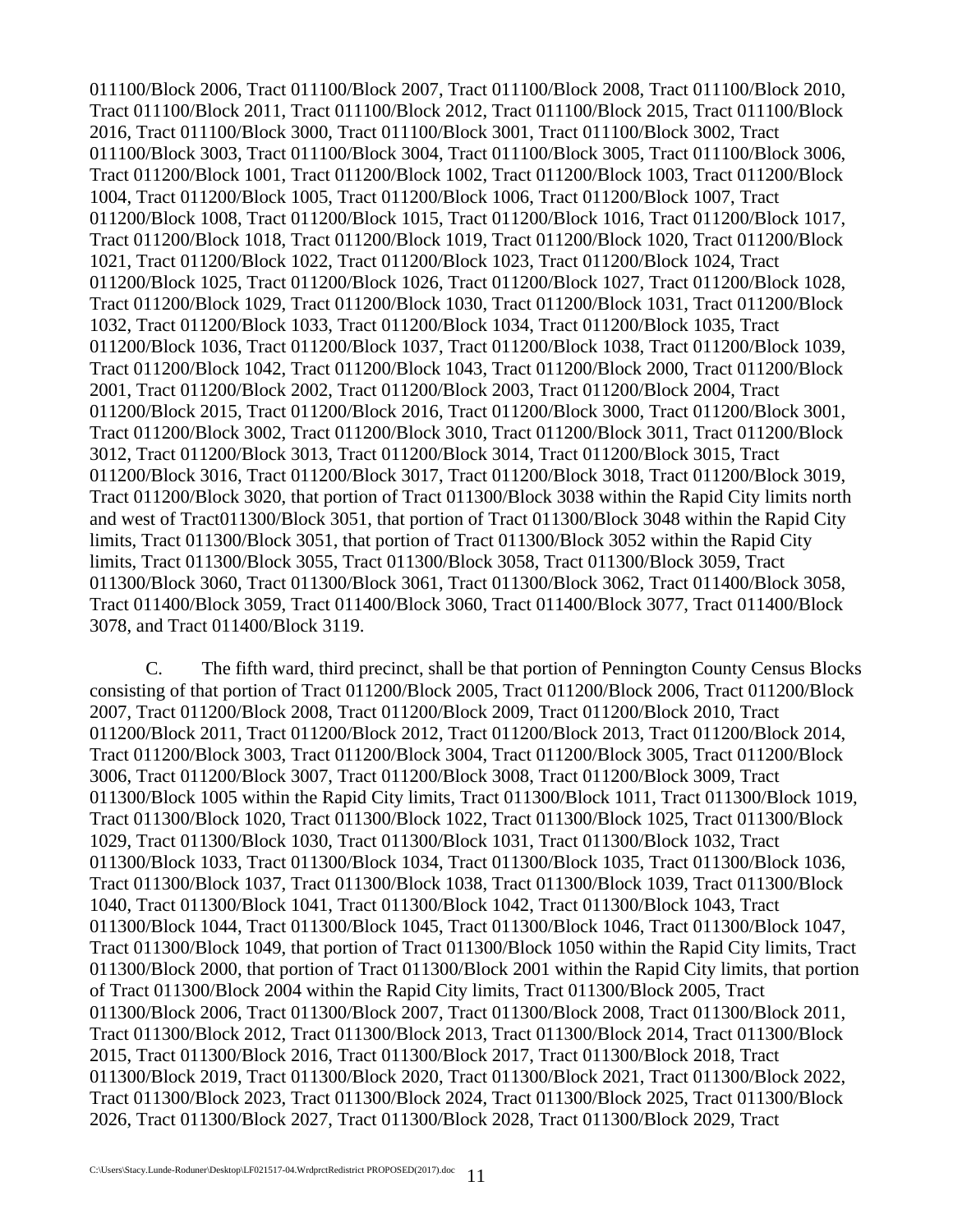011300/Block 2030, Tract 011300/Block 2031, Tract 011300/Block 2032, Tract 011300/Block 2033, Tract 011300/Block 3053, and that portion of Tract 011300/Block 3054 within the Rapid City limits.

D. The fifth ward, fourth precinct, shall be that portion of Pennington County Census Blocks consisting of Tract 010200/Block 1010, Tract 010200/Block 1011, Tract 010200/Block 1012, Tract 010200/Block 1013, Tract 010200/Block 1014, Tract 010200/Block 1015, Tract 010200/Block 1016, Tract 010200/Block 1017, Tract 010200/Block 1018, Tract 010200/Block 1019, Tract 010200/Block 1020, Tract 010200/Block 1021, Tract 010200/Block 1022, Tract 010200/Block 1030, Tract 010200/Block 1031, Tract 010200/Block 1032, Tract 010200/Block 1041, Tract 010200/Block 1042, Tract 010200/Block 1043, Tract 010200/Block 1044, Tract 010200/Block 1045, Tract 010200/Block 1046, Tract 010200/Block 1047, Tract 010200/Block 1050, Tract 010200/Block 1051, Tract 010200/Block 1052, Tract 010200/Block 1053, Tract 010200/Block 1054, Tract 010200/Block 1055, Tract 010200/Block 1056, Tract 010200/Block 1057, Tract 010200/Block 1058, Tract 010200/Block 1059, Tract 010200/Block 1062, Tract 010200/Block 1063, Tract 010200/Block 1064, Tract 010200/Block 1065, Tract 010200/Block 2008, Tract 010200/Block 2009, Tract 010200/Block 2010, Tract 010200/Block 2011, Tract 010200/Block 2025, Tract 010200/Block 2026, Tract 010300/Block 3013, Tract 010300/Block 3029, Tract 010300/Block 3030, Tract 010300/Block 3031, Tract 010800/Block 2000, Tract 010800/Block 2001, Tract 010800/Block 2002, Tract 010800/Block 2003, Tract 010800/Block 2004, Tract 010800/Block 2005, Tract 010800/Block 2006, Tract 010800/Block 2007, Tract 010800/Block 2008, Tract 010800/Block 2009, Tract 010800/Block 2010, Tract 010800/Block 2011, Tract 010800/Block 2012, Tract 010800/Block 2013, Tract 010800/Block 2014, Tract 010800/Block 2015, Tract 010800/Block 2016, Tract 010800/Block 2017, Tract 010800/Block 2018, Tract 010800/Block 2019, Tract 010800/Block 2020, Tract 010800/Block 2021, Tract 010800/Block 2022, Tract 010800/Block 2023, Tract 010800/Block 2024, Tract 010800/Block 2025, Tract 010800/Block 2026, Tract 010800/Block 2027, Tract 010800/Block 2028, Tract 010800/Block 2029, Tract 010800/Block 2030, Tract 010800/Block 2031, Tract 010800/Block 2032, Tract 010800/Block 2033, Tract 010800/Block 2034, Tract 010800/Block 2035, Tract 010800/Block 2036, Tract 010800/Block 2037, Tract 010800/Block 3000, Tract 010800/Block 3001, Tract 010800/Block 3002, Tract 010800/Block 3003, Tract 010800/Block 3004, Tract 010800/Block 3005, Tract 010800/Block 3006, Tract 010800/Block 3007, Tract 010800/Block 3008, Tract 010800/Block 3009, Tract 010800/Block 3010, Tract 010800/Block 3011, Tract 010800/Block 3012, Tract 010800/Block 3013, Tract 010800/Block 3014, Tract 010800/Block 3015, Tract 010800/Block 3016, Tract 010800/Block 3017, Tract 010800/Block 3018, Tract 010800/Block 3019, Tract 010800/Block 3020, Tract 010800/Block 3021, Tract 010800/Block 3022, Tract 010800/Block 3023, Tract 010800/Block 3024, Tract 010800/Block 3025, Tract 010800/Block 3027, Tract 010905/Block 1025, Tract 011001/Block 1000, Tract 011001/Block 1001, Tract 011200/Block 1000, Tract 011200/Block 1009, Tract 011400/Block 3067, Tract 011400/Block 3120, and Tract 011400/Block 3121.

E. The fifth ward, fifth precinct, shall be that portion of Pennington County Census Blocks consisting of that portion of Tract 011300/Block 1014 within the Rapid City limits, Tract 011300/Block 1016, Tract 011300/Block 1017, Tract 011300/Block 1018, Tract 011300/Block 1021, Tract 011300/Block 1023, Tract 011300/Block 1024, Tract 011300/Block 1026, Tract 011300/Block 1027, Tract 011300/Block 1028, Tract 011300/Block 1048, Tract 011400/Block 3032, Tract 011400/Block 3033, Tract 011400/Block 3032, Tract 011400/Block 3033, that portion of Tract 011400/Block 3038 within the Rapid City limits, Tract 011400/Block 3039, Tract 011400/Block 3040, Tract 011400/Block 3041, Tract 011400/Block 3042, Tract 011400/Block 3043, Tract 011400/Block 3044, and Tract 011400/Block 3132.

CITY OF RAPID CITY

 $\overline{\phantom{a}}$  , and the contract of the contract of the contract of the contract of the contract of the contract of the contract of the contract of the contract of the contract of the contract of the contract of the contrac